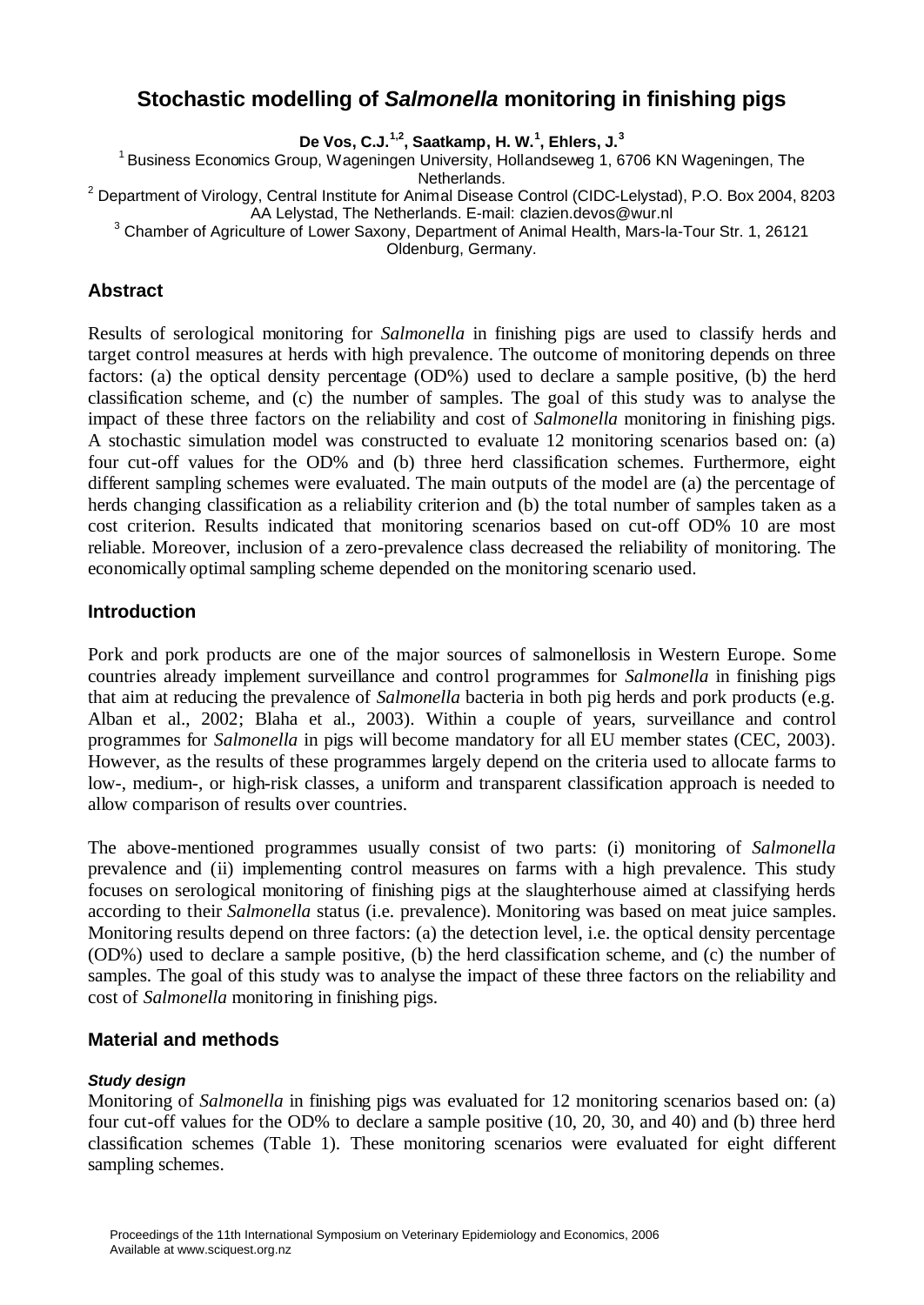| <b>Table 1</b> Salmonella prevalence levels of three different herd classification schemes |
|--------------------------------------------------------------------------------------------|
|--------------------------------------------------------------------------------------------|

|        | Classification I | Classification II | Classification III |  |
|--------|------------------|-------------------|--------------------|--|
| Zero   | n.a.             |                   | n.a.               |  |
| Green  | < 20             | $> 0$ and $< 20$  | $~<$ 10            |  |
| Orange | • 20 and $< 40$  | • 20 and $< 40$   | • 10 and $< 40$    |  |
| Red    | •40              | $\cdot$ 40        | • 40               |  |

<sup>1</sup> Herd classification schemes I and III have no zero class.

#### *Simulation model*

A stochastic simulation model was developed in Microsoft Excel with the add-in programme @Risk 4.5.4.

*Input.* A database containing 1 151 pig farms from Lower Saxony, Germany was used as input for the simulation model. For each farm data were available on farm size, number of samples taken in the period 2003 up to 2004, and the OD% of each sample. Model calculations are based on serological testing of meat juice samples from pig carcasses with an indirect enzyme-linked immunosorbent assay (ELISA).

*Output.* The main output parameters of the model used to analyse the different monitoring scenarios for their reliability and cost are (i) the percentage of herds for which monitoring resulted in allocation to a different *Salmonella* prevalence class than the herd was originally in (old class • new class) and (ii) the total number of samples taken over all iterations, respectively.

*Model calculations.* In each iteration a different herd is simulated. This herd is drawn from a discrete distribution taking into account the real distribution of all 1 151 herds in the German data set over the different *Salmonella* prevalence and herd size classes (see Fig. 1). Data on herd size, *Salmonella* herd prevalence, sample size, and test sensitivity and specificity were used to calculate the number of carcasses testing positive. This result was used to allocate the herd to a new *Salmonella* prevalence class.

**Figure 1** Schematic representation of the calculations for finishing farms in the simulation model for *Salmonella* monitoring in finishing pigs.

*Nherd* = herd size; *Pherd* = herd prevalence; *Nsample* = annual sample size; *Isample* = number of infected carcasses in annual sample;  $T^*_{sample}$  = number of carcasses testing positive;  $AP_{herd}$  = apparent herd prevalence